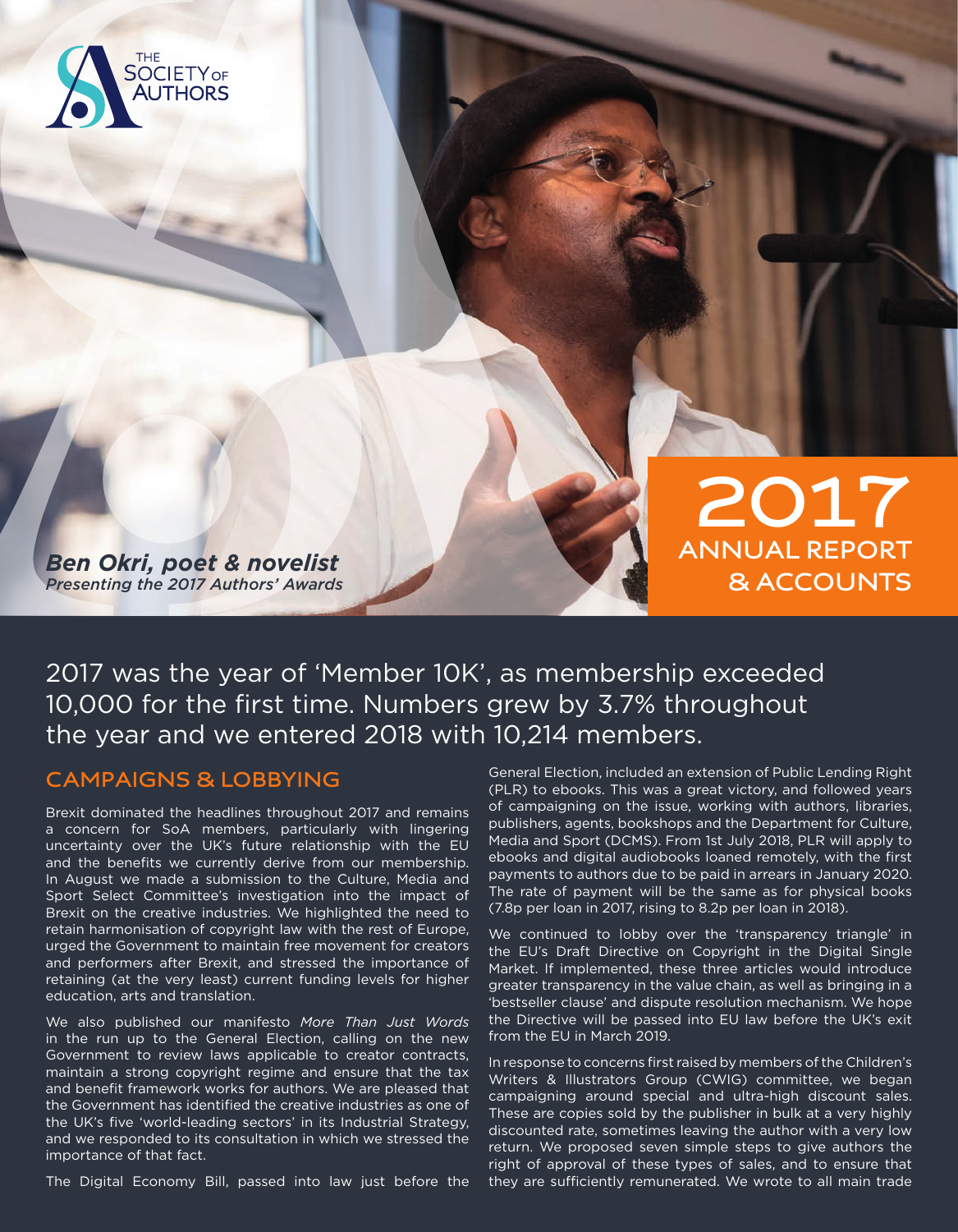publishers outlining our concerns. Both Hachette and Simon & Schuster responded positively. We continue to raise the issue with publishers. The campaign also received coverage in the Guardian, led by Philip Pullman, as well as in the trade press.

We also have CWIG to thank for our work around school libraries. We continued to make the case for well-funded school libraries, highlighting dedicated librarians as vital components of a child's education as well as encouraging reading for pleasure. To support this campaign we created the CWIG Reading for Pleasure Awards, enabling visiting authors to nominate an exceptional school library. A number of schools received certificates in 2017.

We joined forces with English PEN and the Publishers Association on Speak Out, a new campaign to raise awareness of imprisoned authors around the world. We sponsored a vigil outside the Saudi Arabian Embassy in May, calling for the release of writer and activist Raif Badawi, who was sentenced to ten years in prison and 1,000 lashes for insulting Islam in 2012. We also worked with Ahmet Altan, imprisoned in Turkey since the uprising in 2016. He wrote an essay for The Author on the eve of his trial in September, the publication of which gained widespread coverage from the trade and national press.

We continued to push for fairer terms and contracts for authors, raising concerns regularly with the publishing industry.

Networking and social events included a Writers' Conference in Newcastle, a How to Make a Living as a Writer event in Bristol, the Writers in Oxford party and regular New Members events.

The Children's Writers and Illustrators Group hosted nine events, including an Empowering Authors Day Conference with speakers from the CWIG committee and guests Tony Bradman, Nicky Singer and Justin Somper. Panels such as Earning More From What We Do, Making the Most of Events and New Publishing Opportunities focused on the business side of things. Other events included: a publisher focus on children's historical fiction, in association with Hysteria; Jonathan Emmett on virtually visiting schools via Skype; a series of YouTube workshops with Shoo Rayner; Bringing up Bing with Ted Dewan on children's animation; and creativity days with Jenny Alexander and Lucy Coats where delegates overcome their blocks using collage and shamanic techniques.

The Poetry and Spoken Word Group held four Making a Living as a Poet events at poetry festivals in St Andrews, Ilkley, Aldeburgh and London. The speakers shared advice on taxdeductible expenses, secondary incomes, and how to approach organisations. The London event was part of Free Verse: The Poetry Book Fair, where members of the committee also ran a stall for the day.

The Educational Writers Group held an all-day Spring Seminar,

"To the SoA's 10,000th new member: Congratulations! You have joined an organisation that will support and encourage your writing life ... that will champion your rights and campaign noisily on your behalf."

Sarah Waters

And in August we focused on authors' wellbeing in our social media campaign, #SoADoesYoga. With the help of Philip Pullman, Joanne Harris, Lemn Sissay, Neil Gaiman and Joanna Trollope, this weeklong series of book themed yoga poses attracted national and trade press coverage.

## **EVENTS, TALKS & GROUPS**

We hosted many events, talks and workshops across the UK throughout the year.

Staff and management committee members gave regular talks at trade conferences, including the London Book Fair (where we also ran a trade stand for the first time), Westminster Media Forum, International Public Lending Right Conference and the FutureBook conference, as well as at universities and to our regional groups.

We hosted various practical events designed to assist authors and advise them on their careers. These included our website and social media workshops from The Curved House, in which Yen Ooi and Kirsten Harrison provided hour-long one-onone surgeries for authors on managing their online presence. Accounting firm HW Fisher ran its annual tax talk for authors. We also held workshops on a variety of practical topics for authors run by external speakers, including interviews, copyright, ebooks and making the most of YouTube.



with a talk on the US educational publishing market and a session on how to run a successful webinar. There was an opportunity for educational authors to share experiences and concerns at the February Discussion Forum, and a panel discussion on self-publishing educational materials was held in October.

The Writers as Carers Group held monthly online Skype chats and a summer lunch at the SoA offices.

The Broadcasting Group held a panel event in Waterstones on fair use, copyright and commissioning for authors and producers, and its AGM featured a panel discussion on factual drama.

Authors North organised three events over the course of the year, starting with a Broadcasting Day in Leeds. Members gathered at Manchester Art Gallery over a weekend in November to learn from experts in the field of business negotiation, digital marketing, self-publishing and tax. The Summer Social was held in Barnsley in July, a day of poetry talks and readings with Ian McMillan, Zaffar Kunial and a performance skills workshop with Cat Weatherill. Joanne Harris hosted a social event for members to discuss the regional groups pilot scheme. On Saturday the programme focused on how writers can maximise their income, while Sunday featured a workshop on creative techniques to beat writer's block.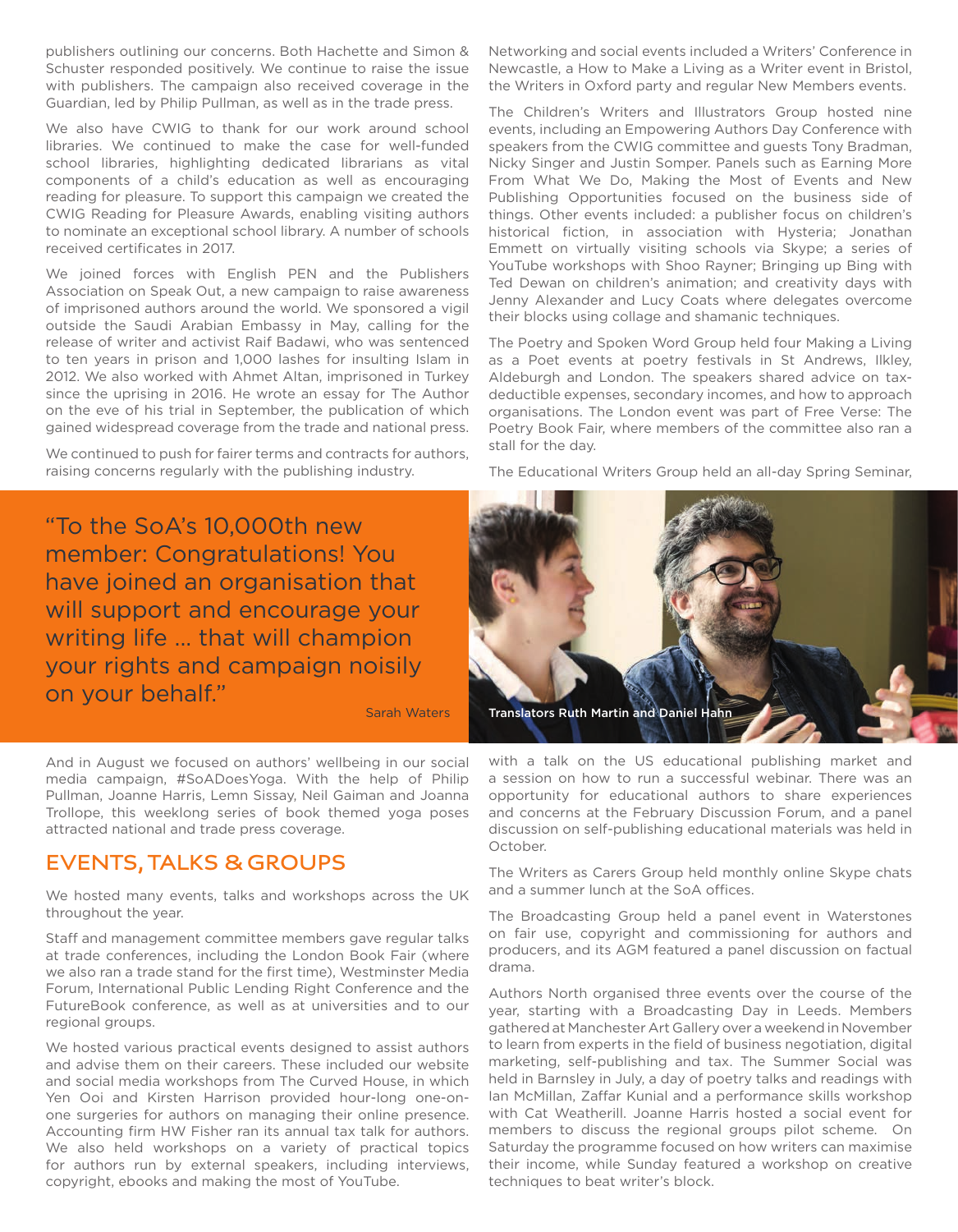The Translators Association was once again involved in the Literary Translation Centre at the London Book Fair and the annual 'LBF-Minus One' translation seminar sold out at Free Word Centre. The TA also contributed to the programme for International Translation Day held at the British Library. The #NameTheTranslator campaign continues to raise awareness of the need to credit translators' work.

Our local and regional groups continue to thrive and meet regularly, with meetings held in Cornwall, Dorset, Gloucestershire, Hertfordshire, London, The New Forest, Southampton and Warwickshire.

## **ADVICE**

Our advisors answered approximately 2,180 queries, and vetted 780 contracts in 2017. The advice given to members about contracts has helped inform, and was itself supported by, the principles enshrined in the CREATOR campaign which seeks to ensure clear, fair and reasonable terms.

## **OUTREACH**

We published four editions of The Author, covering issues as broad as alternative facts, diversity, school visits, writing for video games, tax, wellbeing and plagiarism.



We saw a 15% increase in activity on the website, going from an average of 115,000 to 134,000 views per quarter. We also saw a 20% increase in new users, and user retention increased as well.

Our Twitter following is now over 41,000-strong, growing by nearly eight thousand people over the course of the year. Our Facebook following has also grown and is now over 7,500 people.

And our monthly newsletters for members and supporters continued to grow engagement, with opening and click rates more than twice as high as similar organisations.

All of which basically means that SoA messages and news are getting through more successfully to a wider range of people.

## **LITERARY ESTATES**

John Masefield's classic children's book *The Box of Delights* was adapted for the stage by Piers Torday for a festive run at Wilton's Music Hall in December. Stephen Fry was among those enthused by the production, saying 'I couldn't be more excited that such a talented team is bringing *The Box of Delights* to life for a new generation – and at Wilton's – wonderful!' One of Bernard Shaw's lesser-known plays, the 1909 comedy *Misalliance*, was directed by Paul Miller at the Orange Tree

Theatre in Richmond. An 'entertaining re-polishing of Shaw's neglected gem' was the verdict of the Telegraph.

The British Library published a new collection of Walter de la Mare's supernatural stories, *Out of The Deep*. Valancourt Books brought out a collection of L P Hartley's stories, *The Travelling Grave and Other Stories*. Templar published two new editions from Alison Uttley's Little Grey Rabbit series, *Little Grey Rabbit's Paint-box* and *The Speckledy Hen*.

## **GRANTS, PRIZES & AWARDS**

We awarded grants to authors in financial difficulty totalling £63,225 from the Authors' Contingency Fund and the Francis Head Bequest, while the Authors' Foundation awarded more than £200,000 as grants to support work in progress.

Thanks to sponsorship from the Francis W Reckitt Arts Trust, we were able to offer financial support totalling £1,180 to professional writers wishing to make a residential stay for a holiday or a working trip but unable to afford it.

The Translation Awards took place on 22 February at the British Library. We presented six awards, worth £13,000 in total, for translation from the Arabic, Spanish, Italian, German, Hebrew and French.

"Without the Society of Authors, I would have felt very lonely and disconnected from the writing community, but with them, I feel confident to deal with authority with publishers, agents and festival organisers."

Joanne Harris

At our annual Authors' Awards reception in June, novelist and poet Ben Okri presented £94,000 in prizes – £35,000 for poetry, £31,500 for fiction, £22,500 to enable authors to enrich their work through foreign travel. £5,000 was awarded for historical biography.

In the same month, we announced a new prize for translation. The TA First Translation Prize was launched by Management Committee member Daniel Hahn with his share of the winnings from the International Dublin Literary Award – an annual £2,000 prize for a debut literary translation into English published in the UK, to be awarded for the first time in 2018.

## **THE SoA'S FUTURE PREMISES**

After five years of discussion, consultation and searching, we took the next major step in SoA history – deciding to sell our current home in Drayton Gardens, South Kensington, and purchasing a six-storey central London home in Bedford Row, Bloomsbury.

The new premises will offer better transport links, full disabled access, a better events and meeting space, a drop-in space for members to work or meet, and better working conditions for staff.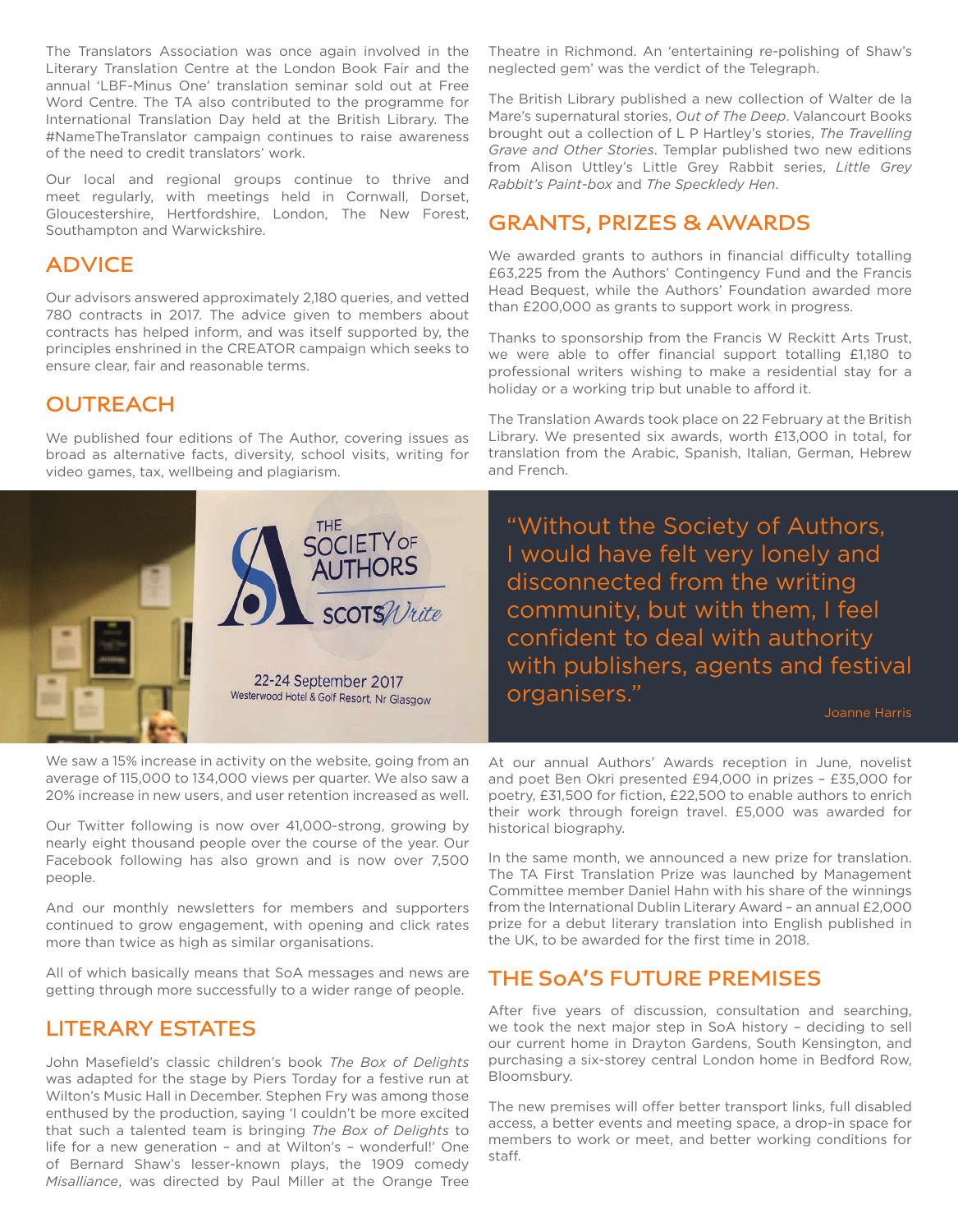# **FINANCIAL REPORT 2017**

The directors present their report with the financial statements of the company for the year ended 31 December 2017.

## **PRINCIPAL ACTIVITY**

The principal activity of the Society in the year under review was to protect the rights and further the interests of authors of all kinds of literary works and publications.

## **DIVIDENDS**

Under item IV of the Society's Memorandum of Association, no dividend may be paid by the Society.

Shareholders have no right to participate in any surplus either by way of dividends or on winding up, and as a result the shareholders' interests are limited to the Called Up Share Capital.

## **DIRECTORS**

The directors in the left column have held office during the whole of the period from 1 January 2017 to the 1 December 2017. Changes in directors holding office are shown in the right column.

> • Mr F Dennis (elected Nov 2017)<br>• Dr P I Groves (retired Nov 2017) Dr P J Groves (retired Nov 2017) Ms L A D Hawksley (retired Nov 2017) • Ms M Hoffman (elected Nov 2017) Mr P Womack (elected Nov 2017)

- Mr E Clark
- Mr D C P Donachie
- Mr D Hahn
- Dr J M S Harris
- Ms A Klaushofer
- Ms J Laurence
- $M_S \cap \Delta$  |  $\rho \rho$
- Mr C Palliser
- Ms C Rees
- **STATEMENT OF DIRECTORS' RESPONSIBILITIES**

The directors are responsible for preparing the Report of the Directors and the financial statements in accordance with applicable law and regulations.

Company law requires the directors to prepare financial statements for each financial year. Under that law the directors have elected to prepare the financial statements in accordance with United Kingdom Generally Accepted Accounting Practice (United Kingdom Accounting Standards and applicable law). Under company law the directors must not approve the financial statements unless they are satisfied that they give a true and fair view of the state of affairs of the company and of the profit or loss of the company for that period. In preparing these financial statements, the directors are required to:

- select suitable accounting policies and then apply them consistently;
- make judgements and accounting estimates that are reasonable and prudent;

The directors are responsible for keeping adequate accounting records that are sufficient to show and explain the company's transactions and disclose with reasonable accuracy at any time the financial position of the company and enable them to ensure that the financial statements comply with the Companies Act 2006. They are also responsible for safeguarding the assets of the company and hence for taking reasonable steps for the prevention and detection of fraud and other irregularities.

## **STATEMENT AS TO DISCLOSURE OF INFORMATION TO AUDITORS**

So far as the directors are aware, there is no relevant audit information (as defined by Section 418 of the Companies Act 2006) of which the company's auditors are unaware, and each director has taken all the steps that he or she ought to have taken as a director in order to make himself or herself aware of any relevant audit information and to establish that the company's auditors are aware of that information.

## **REPORT OF THE INDEPENDENT AUDITORS TO THE MEMBERS OF THE SOCIETY OF AUTHORS**

We have audited the financial statements of The Society Of Authors (the 'company') for the year ended 31 December 2017 on pages six to eleven.

The financial reporting framework that has been applied in their preparation is applicable law and United Kingdom Accounting Standards, including Financial Reporting Standard 102 'The Financial Reporting Standard applicable in the UK and Republic of Ireland' (United Kingdom Generally Accepted Accounting Practice).

This report is made solely to the company's members, as a body, in accordance with Chapter 3 of Part 16 of the Companies Act 2006. Our audit work has been undertaken so that we might state to the company's members those matters we are required to state to them in a Report of the Auditors and for no other purpose. To the fullest extent permitted by law, we do not accept or assume responsibility to anyone other than the company and the company's members as a body, for our audit work, for this report, or for the opinions we have formed.

In our opinion the financial statements:

- give a true and fair view of the state of the company's affairs as at 31 December 2017 and of its profit for the year then ended;
- have been properly prepared in accordance with United Kingdom Generally Accepted Accounting Practice; and
- have been prepared in accordance with the requirements of the Companies Act 2006.

### **BASIS FOR OPINION**

We conducted our audit in accordance with International Standards on Auditing (UK) (ISAs (UK)) and applicable law. Our responsibilities under those standards are further described in the Auditors' responsibilities for the audit of the financial statements section of our report. We are independent of the company in accordance with the ethical requirements that are relevant to our audit of the financial statements in the UK, including the FRC's Ethical Standard, and we have fulfilled our other ethical responsibilities in accordance with these requirements. We believe that the audit evidence we have obtained is sufficient and appropriate to provide a basis for our opinion.

### **CONCLUSIONS RELATING TO GOING CONCERN**

We have nothing to report in respect of the following matters in relation to which the ISAs (UK) require us to report to you where:

- the directors' use of the going concern basis of accounting in the preparation of the financial statements is not appropriate; or
- the directors have not disclosed in the financial statements any identified material uncertainties that may cast significant doubt about the company's ability to continue to adopt the going concern basis of accounting for a period of at least twelve months from the date when the financial statements are authorised for issue.

### **OTHER INFORMATION**

The directors are responsible for the other information. The other information comprises the information in the Report of the Directors, but does not include the financial statements and our Report of the Auditors thereon.

Our opinion on the financial statements does not cover the other information and we do not express any form of assurance conclusion thereon.

In connection with our audit of the financial statements, our responsibility is to read the other information and, in doing so, consider whether the other information is materially inconsistent with the financial statements or our knowledge obtained in the audit or otherwise appears to be materially misstated. If, based on the work we have performed, we conclude that there is a material misstatement of this other information, we are required to report that fact. We have nothing to report in this regard.

### **OPINIONS ON OTHER MATTERS PRESCRIBED BY THE COMPANIES ACT 2006**

In our opinion, based on the work undertaken in the course of the audit:

- the information given in the Report of the Directors for the financial year for which the financial statements are prepared is consistent with the financial statements; and
- the Report of the Directors has been prepared in accordance with applicable legal requirements.

### **MATTERS ON WHICH WE ARE REQUIRED TO REPORT BY EXCEPTION**

In the light of the knowledge and understanding of the company and its environment obtained in the course of the audit, we have not identified material misstatements in the Report of the Directors.

- We have nothing to report in respect of the following matters where the Companies Act 2006 requires us to report to you if, in our opinion:
- adequate accounting records have not been kept, or returns adequate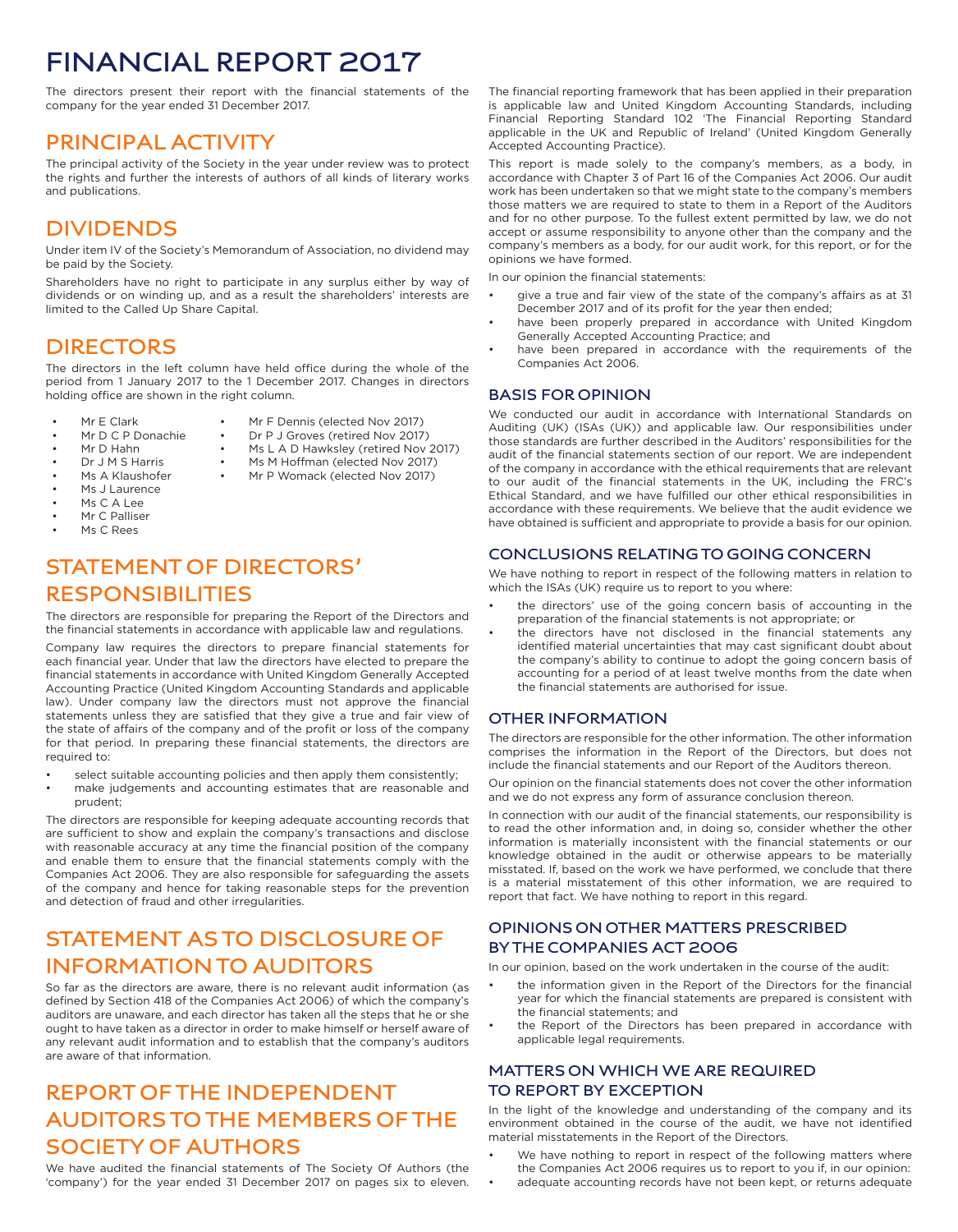for our audit have not been received from branches not visited by us; or the financial statements are not in agreement with the accounting records and returns; or

- certain disclosures of directors' remuneration specified by law are not made; or
- we have not received all the information and explanations we require for our audit; or
- the directors were not entitled to prepare the financial statements in accordance with the small companies regime and take advantage of the small companies' exemption from the requirement to prepare a Strategic Report or in preparing the Report of the Directors.

### **MATTERS ON WHICH WE ARE REQUIRED TO REPORT BY EXCEPTION**

As explained more fully in the Statement of Directors' Responsibilities set out on page two, the directors are responsible for the preparation of the financial statements and for being satisfied that they give a true and fair view, and for such internal control as the directors determine necessary to enable the preparation of financial statements that are free from material misstatement, whether due to fraud or error.

In preparing the financial statements, the directors are responsible for assessing the company's ability to continue as a going concern, disclosing, as applicable, matters related to going concern and using the going concern basis of accounting unless the directors either intend to liquidate the company or to cease operations, or have no realistic alternative but to do so.

### **OUR RESPONSIBILITY FOR THE AUDIT OF THE FINANCIAL STATEMENTS**

Our objectives are to obtain reasonable assurance about whether the financial statements as a whole are free from material misstatement, whether due to fraud or error, and to issue a Report of the Auditors that includes our opinion. Reasonable assurance is a high level of assurance, but is not a guarantee that an audit conducted in accordance with ISAs (UK) will always detect a material misstatement when it exists. Misstatements can arise from fraud or error and are considered material if, individually or in the aggregate, they could reasonably be expected to influence the economic decisions of users taken on the basis of these financial statements.

A further description of our responsibilities for the audit of the financial statements is located on the Financial Reporting Council's website at www. frc.org.uk/auditorsresponsibilities. This description forms part of our Report of the Auditors.

**Kevin Lally (Senior Statutory Auditor), for and on behalf of Knox Cropper, 8/9 Well Court, London EC4M 9DN.**

## **INCOME STATEMENT FOR THE YEAR ENDED 31 DECEMBER 2016**

|                                                       |                | 2017      | 2016      |
|-------------------------------------------------------|----------------|-----------|-----------|
|                                                       | <b>Notes</b>   | £         | £         |
| <b>INCOME</b>                                         |                |           |           |
| Operating Income                                      |                | 1,124,971 | 1,066,149 |
| Investment and Rental Income                          |                | 91,031    | 85,575    |
| Donations and Other Income                            |                | 302,650   | 50,664    |
| <b>Total Income</b>                                   |                | 1,518,652 | 1,202,388 |
| <b>EXPENDITURE</b>                                    |                |           |           |
| <b>Operating Expenditure</b>                          |                | 1,319,756 | 1,267,620 |
| <b>Operating Loss</b>                                 | $\overline{4}$ | 198,896   | (65, 232) |
| Gain on Investments                                   |                | 176,690   | 184,416   |
| <b>Profit/(Loss) before Taxation</b>                  |                | 375,586   | 119,184   |
| Tax on Profit/(Loss)                                  | 13             | 35,126    | 36,883    |
| <b>PROFIT/(LOSS) FOR THE</b><br><b>FINANCIAL YEAR</b> |                | 340,460   | 82,301    |

The financial statements have been prepared in accordance with the provisions of Part 15 of the Companies Act 2006 relating to small companies.

## **BALANCE SHEET 31 DECEMBER 2016**

|                                             |                | 2017      | 2016       |
|---------------------------------------------|----------------|-----------|------------|
|                                             | <b>Notes</b>   | £         | £          |
| <b>FIXED ASSETS</b>                         |                |           |            |
| Tangible assets                             | 5              | 293,946   | 305,032    |
| Investments                                 | 6              | 1,699,878 | 1,523,187  |
| Investment property                         | 7              | 3,225,000 | 3,225,000  |
|                                             |                |           |            |
|                                             |                | 5,218,824 | 5,053,219  |
|                                             |                |           |            |
| <b>CURRENT ASSETS</b>                       |                |           |            |
| Debtors                                     | 8              | 90,284    | 40,605     |
| Cash in hand                                |                | 409,842   | 200,753    |
|                                             |                |           |            |
|                                             |                | 500,126   | 241,358    |
| <b>CREDITORS</b><br>Amounts falling due     |                |           |            |
| within one year                             | 9              | 727,279   | 678,492    |
|                                             |                |           |            |
| <b>NET CURRENT</b>                          |                |           |            |
| <b>LIABILITIES</b>                          |                | (227,153) | (437, 134) |
|                                             |                |           |            |
| <b>TOTAL ASSETS</b>                         |                | 4,991,671 | 4,616,085  |
| <b>LESS CURRENT</b>                         |                |           |            |
| <b>LIABILITIES</b>                          |                |           |            |
|                                             |                |           |            |
| <b>PROVISIONS FOR</b><br><b>LIABILITIES</b> | 1 <sub>O</sub> |           |            |
|                                             |                | 461,966   | 426,840    |
| <b>NET ASSETS</b>                           |                | 4,529,705 | 4,189,245  |
|                                             |                |           |            |
|                                             |                |           |            |
| <b>CAPITAL AND</b>                          |                |           |            |
| <b>RESERVES</b>                             |                |           |            |
| Called up share                             |                | 72        | 72         |
| capital                                     |                |           |            |
| Capital Reserve                             | 14             |           | 141,482    |
| Retained earnings                           | 14             | 4,529,633 | 4,047,691  |
|                                             |                |           |            |
|                                             |                | 4,529,705 | 4,189,245  |

#### **1. STATUTORY INFORMATION 2. ACCOUNTING POLICIES NOTES TO THE FINANCIAL STATEMENTS FOR Y/E 31 DECEMBER 2017**

The Society of Authors is a private company, limited by shares, registered in England and Wales. The company's registered number and registered office address can be found on the back page.

### **Basis of preparing the financial statements**

These financial statements have been prepared in accordance with the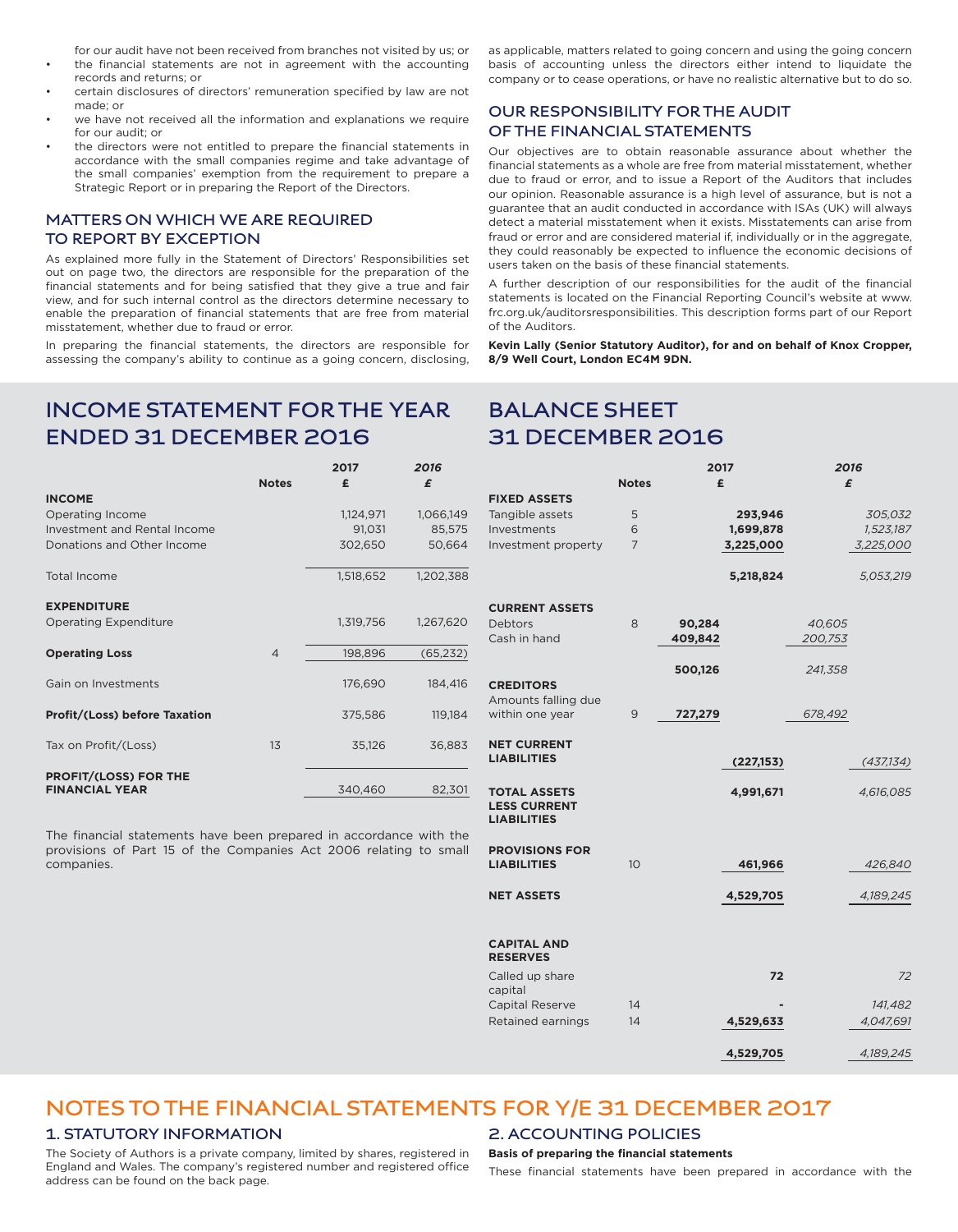provisions of Section 1A "Small Entities" of Financial Reporting Standard 102 "The Financial Reporting Standard applicable in the UK and Republic of Ireland" and the Companies Act 2006. The financial statements have been prepared under the historical cost convention as modified by the revaluation of certain assets.

#### **Income**

Income is measured at the fair value of the consideration received or receivable, excluding discounts, rebates, value added tax and other sales taxes.

Members' subscriptions are annual payments due at varying dates throughout the year. The amount of subscriptions applicable to any period after the year end is treated as prepaid by the Society and is included in creditors shown in the notes. Other income is also included on the basis of amounts receivable in the year.

#### **Tangible fixed assets**

Depreciation is provided at the following annual rates in order to write off each asset over its estimated useful life.

- Freehold property 1% on cost
- Fixtures, fittings and equipment 20% on cost

#### **Investment property**

Investment property is shown at most recent valuation. Any aggregate surplus or deficit arising from changes in fair value is recognised in profit or loss.

#### **Taxation**

Taxation for the year comprises current and deferred tax. Tax is recognised in the Income Statement, except to the extent that it relates to items recognised in other comprehensive income or directly in equity. Current or deferred taxation assets and liabilities are not discounted. Current tax is recognised at the amount of tax payable using the tax rates and laws that have been enacted or substantively enacted by the balance sheet date.

#### **Deferred tax**

Deferred tax is recognised in respect of all timing differences that have originated but not reversed at the balance sheet date.

Timing differences arise from the inclusion of income, including unrealised investment gains, and expenses in tax assessments in periods different from those in which they are recognised in financial statements. Deferred tax is measured using tax rates and laws that have been enacted or substantively enacted by the year end and that are expected to apply to the reversal of the timing difference.

Unrelieved tax losses and other deferred tax assets are recognised only to the extent that it is probable that they will be recovered against the reversal of deferred tax liabilities or other future taxable profits.

#### **Pension costs and other post-retirement benefits**

The company operates a defined contribution pension scheme. Contributions payable to the company's pension scheme are charged to profit or loss in the period to which they relate.

#### **Foreign currencies**

Assets and liabilities in foreign currencies are translated into sterling at the rates of exchange ruling at the balance sheet date. Transactions in foreign currencies are translated into sterling at the rate of exchange ruling at the date of transaction. Exchange differences are taken into account in arriving at the operating result.

#### **3. EMPLOYEES AND DIRECTORS**

The average monthly number of employees during the year was 20 (2016 – 19). The Directors did not receive any remuneration during the year. The total employee benefits of key management personnel amounted to £118,946.

## **4. OPERATING PROFIT / (LOSS)**

The operating loss is stated after charging:

|                             | 2017   | 2016   |
|-----------------------------|--------|--------|
|                             |        |        |
| Depreciation - owned assets | 20.641 | 17.643 |
| Auditors' remuneration      | 6.200  | 7.200  |
| Lease costs                 | 20,920 | 20.956 |
|                             |        |        |

### **5. TANGIBLE FIXED ASSETS**

|                   |                 | Fixtures.                        |         |
|-------------------|-----------------|----------------------------------|---------|
|                   | <b>Land and</b> | fittings &<br>property equipment | Totals  |
| <b>COST</b>       |                 |                                  |         |
| At 1 January 2017 | 285,499         | 279.273                          | 564.772 |

| Additions             |         | 9.555   | 9.555   |
|-----------------------|---------|---------|---------|
| At 31 December 2017   | 285,499 | 288,828 | 574,327 |
| <b>DEPRECIATION</b>   |         |         |         |
| At 1 January 2017     | 39,386  | 220,354 | 259,740 |
| Charge for year       | 2.785   | 17.856  | 20,641  |
| At 31 December 2017   | 42,171  | 238,210 | 280,381 |
| <b>NET BOOK VALUE</b> |         |         |         |
| At 31 December 2017   | 243,328 | 50,618  | 293,946 |
| At 31 December 2016   | 246.113 | 58.919  | 305,032 |
|                       |         |         |         |

### **6. FIXED ASSET INVESTMENTS**

|                          | Other<br>investments<br>£ |
|--------------------------|---------------------------|
| <b>COST OR VALUATION</b> |                           |
| At 1 January 2017        | 1,523,187                 |
| <b>Revaluations</b>      | 176,691                   |
|                          |                           |
| At 31 December 2017      | 1,699,878                 |
|                          |                           |
| <b>NET BOOK VALUE</b>    |                           |
| At 31 December 2017      | 1,699,878                 |
|                          |                           |
| At 31 December 2016      | 1.523.187                 |

Cost or valuation at 31 December 2017 is represented by:

|                   | Other<br>investments |
|-------------------|----------------------|
|                   | £                    |
| Valuation in 2013 | 524.962              |
| Valuation in 2014 | 39,778               |
| Valuation in 2015 | 32,118               |
| Valuation in 2016 | 184,416              |
| Valuation in 2017 | 176,691              |
| Cost              | 741,913              |
|                   |                      |

#### **1,699,878**

### **7. INVESTMENT PROPERTY**

|                                              | <b>Total</b><br>£ |
|----------------------------------------------|-------------------|
| <b>FAIR VALUE</b>                            |                   |
| At 1 January 2017 and 31 December 2017       | 3,225,000         |
| <b>NET BOOK VALUE</b><br>At 31 December 2017 | 3,225,000         |
| At 31 December 2016                          | 3.225.000         |

### **8. DEBTORS: AMOUNTS FALLING DUE WITHIN ONE YEAR**

|               | 2017   | 2016<br>£ |
|---------------|--------|-----------|
|               | Æ.     |           |
| Other debtors | 90.284 | 40.605    |

### **9. CREDITORS: AMOUNTS FALLING DUE WITHIN ONE YEAR**

|                              | 2017    | 2016    |
|------------------------------|---------|---------|
|                              |         |         |
| Bank loans and overdrafts    | ٠       | 105.246 |
| Taxation and social security | 120.592 | 28.839  |
| Other creditors              | 606.687 | 544,407 |
|                              |         |         |
|                              | 727.279 | 678,492 |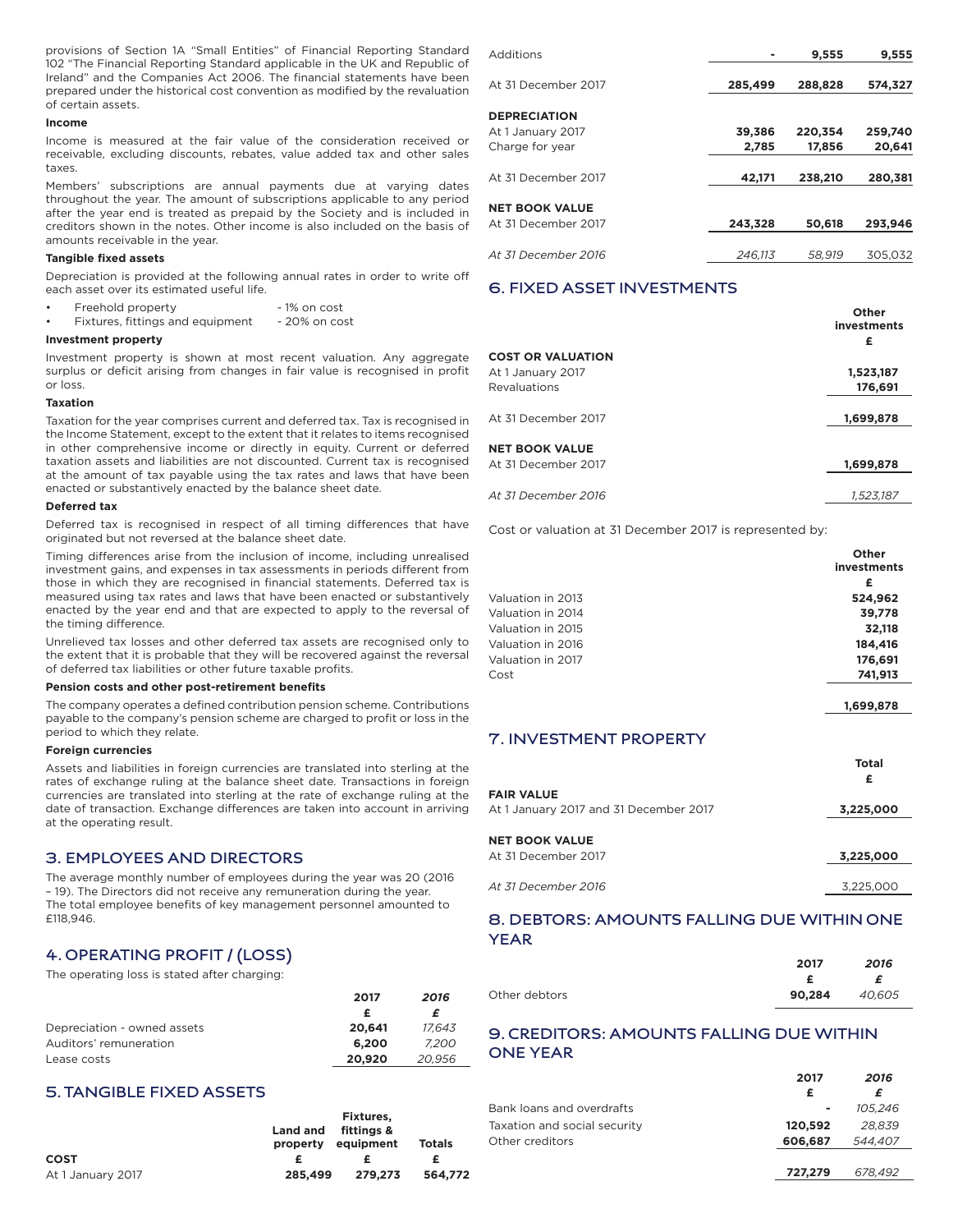### **10. PROVISIONS FOR LIABILITIES**

|                                                   | 2017<br>£ | 2016<br>£                   |
|---------------------------------------------------|-----------|-----------------------------|
| Deferred tax                                      | 461,966   | 426,840                     |
|                                                   |           | <b>Deferred</b><br>tax<br>£ |
| Balance at 1 January 2017<br>Provided during year |           | 426,840<br>35,126           |
| Balance at 31 December 2017                       |           | 461,966                     |
|                                                   |           |                             |

### **11. RELATED PARTY DISCLOSURES**

The Society of Authors is trustee for a number of charitable trus it carries out management services. A management fee is charge 2017 amounted to £101,439.

### **12. OPERATING LEASE COMMITMENTS**

At 31 December 2017 the following operating lease payments are committed to be paid.

|                             |                                     | 2017                      | 2016                               |  |
|-----------------------------|-------------------------------------|---------------------------|------------------------------------|--|
|                             |                                     | £                         | £                                  |  |
| 2016                        | Expiring:                           |                           |                                    |  |
| £                           | Within 1 year                       | 20,956                    | 20,956                             |  |
| 426,840                     | Within 2 -5 years                   | 23,713                    | 44.669                             |  |
|                             |                                     | 44,669                    | 65,625                             |  |
| <b>Deferred</b><br>tax<br>£ | 13. TAX ON PROFIT/(LOSS)            |                           |                                    |  |
| 426,840                     |                                     |                           |                                    |  |
| 35,126                      |                                     | 2017                      | 2016                               |  |
|                             |                                     | £                         | £                                  |  |
|                             | Current Year Corporation Tax Charge |                           |                                    |  |
| 461,966                     | Movement on Deferred Tax Provision  | 35,126                    | 36,883                             |  |
|                             | 14. RESERVES                        |                           |                                    |  |
| sts for which               |                                     |                           |                                    |  |
| ed which in                 |                                     | Capital<br><b>Reserve</b> | <b>Retained</b><br><b>Earnings</b> |  |

| ٠          | 340.460 |                                |
|------------|---------|--------------------------------|
| (141, 482) | 141.482 |                                |
|            |         |                                |
|            |         | 141.482 4.047.691<br>4.529.633 |

## **PROFIT AND LOSS ACCOUNT FOR THE YEAR ENDED 31 DECEMBER 2017**

|                                                                | 2017          |           | 2016           |           |
|----------------------------------------------------------------|---------------|-----------|----------------|-----------|
|                                                                | £             | £         | £              | £         |
| <b>INCOME</b>                                                  |               |           |                |           |
| <b>Members Annual</b><br>Subscriptions                         | 847,006       |           | 821,405        |           |
| Commissions on Royalty<br>Collections                          | 75,019        |           | 83,500         |           |
| Royalty Income                                                 | 51,774        |           | 49,354         |           |
| <b>Management Fees</b><br>Other Income                         | 151,172<br>33 |           | 111,890<br>306 |           |
| Donations and Legacies<br><b>Rents Received Less</b>           | 302,617       |           | 50,358         |           |
| <b>Expenses</b>                                                | 58,803        |           | 55,806         |           |
| Investment Income                                              | 31,169        |           | 29,769         |           |
|                                                                |               | 1,517,593 |                | 1,202,388 |
| <b>OTHER INCOME</b>                                            |               |           |                |           |
| <b>Investment Revaluation</b><br>Profit on sale of fixed asset | 176,690       |           | 184,416        |           |
| investments                                                    | 1,059         |           |                |           |
|                                                                |               | 177,749   |                | 184.416   |
|                                                                |               | 1.695.342 |                | 1,386,804 |
| <b>EXPENDITURE</b>                                             |               |           |                |           |
| <b>Salaries</b>                                                | 735,026       |           | 710,116        |           |
| Fees                                                           | 30,872        |           | 27,555         |           |
| <b>Employee Benefits</b><br><b>National Insurance</b>          | 17,530        |           | 19,994         |           |
| Contributions                                                  | 78,625        |           | 74,673         |           |
| <b>Pension Contributions</b>                                   | 59,192        |           | 49,572         |           |
| Postage and Communications                                     | 24,028        |           | 26,952         |           |
| Printing and Stationery                                        | 12,349        |           | 11,287         |           |
| <b>Advertising and Marketing</b>                               | 3,672         |           | 3,763          |           |
| Travelling and Entertaining                                    | 11,035        |           | 10,377         |           |
| <b>Publications and Guides</b>                                 | 68,471        |           | 74,346         |           |
| Rates and Insurance                                            | 40,893        |           | 36,296         |           |

|                                | 2017   |           | 2016   |                |
|--------------------------------|--------|-----------|--------|----------------|
|                                | £      | £         | £      | £              |
| <b>EXPENDITURE (CONT.)</b>     |        |           |        |                |
| Cleaning, Heating and          |        |           |        |                |
| Lighting                       | 11,362 |           | 12,106 |                |
| <b>Repairs and Maintenance</b> | 25.568 |           | 37.004 |                |
| Books, Papers and              |        |           |        |                |
| Subscriptions                  | 3,821  |           | 4,225  |                |
| <b>AGM and Events</b>          | 9,082  |           | 9.541  |                |
| <b>Group Activities</b>        | 23,171 |           | 19.824 |                |
| Computer and IT                | 50,836 |           | 60,705 |                |
| <b>Sundry Expenses</b>         | 2,337  |           | 2,850  |                |
| <b>Affiliation Fees</b>        | 7,024  |           | 5,540  |                |
| <b>Professional Fees</b>       | 18,757 |           | 23,226 |                |
| Irrecoverable VAT              | 53,523 |           | 16,335 |                |
| Auditors' Remuneration         | 6,200  |           | 7,200  |                |
| <b>Grants and Donations</b>    | 212    |           | 175    |                |
| Depreciation of Tangible       |        |           |        |                |
| <b>Fixed Assets</b>            | 20,642 |           | 17,643 |                |
|                                |        | 1,314,228 |        | 1,261,315      |
|                                |        | 381,114   |        | <b>125,489</b> |
|                                |        |           |        |                |
| <b>FINANCE COSTS</b>           |        |           |        |                |
| <b>Bank and Card Charges</b>   |        | 5,528     |        | 6,304          |
|                                |        |           |        |                |
| <b>NET PROFIT/(LOSS)</b>       |        | 375,586   |        | 119,185        |
|                                |        |           |        |                |